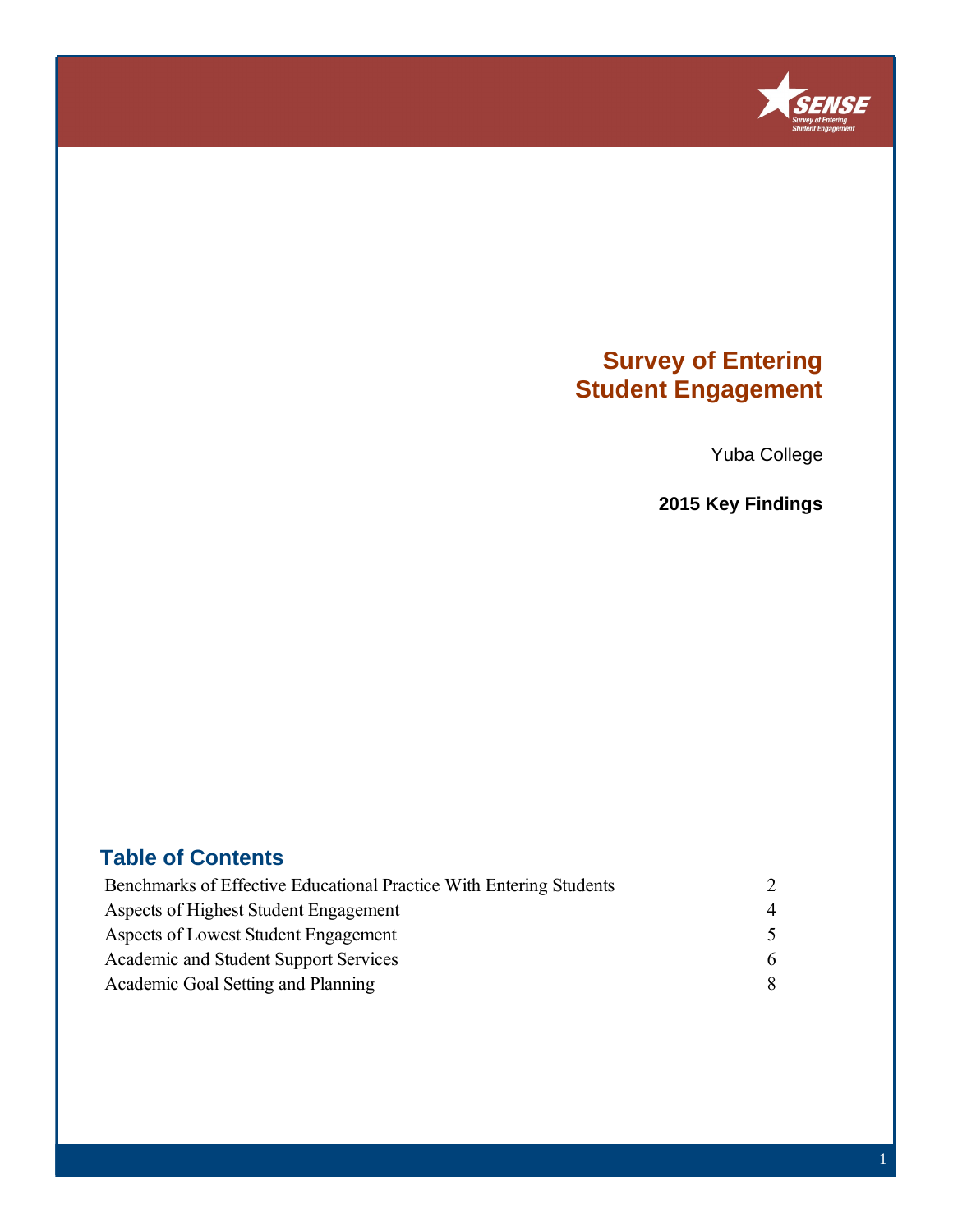

### Benchmarks of Effective Educational Practice With Entering Students

### SENSE Benchmarks

#### ★ **Early Connections**

When students describe their early college experiences, they typically reflect on occasions when they felt discouraged or thought about dropping out. Their reasons for persisting almost always include one common element: a strong, early connection to someone at the college.

#### ★ **High Expectations and Aspirations**

Nearly all students arrive at their community colleges intending to succeed and believing that they have the motivation to do so. When entering students perceive clear, high expectations from college staff and faculty, they are more likely to understand what it takes to be successful and adopt behaviors that lead to achievement. Students then often rise to meet expectations, making it more likely that they will attain their goals. Often, students' aspirations also climb, and they seek more advanced credentials than they originally envisioned.

#### ★ **Clear Academic Plan and Pathway**

When a student, with knowledgeable assistance, creates a road map—one that shows where he or she is headed, what academic path to follow, and how long it will take to reach the end goal—that student has a critical tool for staying on track. Students are more likely to persist if they not only are advised about what courses to take, but also are helped to set academic goals and to create a plan for achieving them.

Continued on Page 3

The Survey of Entering Student Engagement (*SENSE* ) benchmarks are groups of conceptually related survey items that address key areas of entering student engagement. The six benchmarks denote areas that educational research has shown to be important to entering students' college experiences and educational outcomes; thus, they provide colleges with a useful starting point for looking at institutional results.

Ideally, colleges engage entering students in all six benchmark areas, beginning with a student's first contact with the institution and continuing through completion of the first three weeks of the initial academic term. This time is decisive because current research indicates that helping students succeed through the first academic term can dramatically improve subsequent success, including completing courses and earning certificates and degrees.

While many student behaviors and institutional practices measured by the benchmarks can and should continue throughout students' college careers, the *SENSE* items and the resulting data focus on this critical entering student timeframe.

*SENSE* benchmark scores are computed by averaging the scores on survey items composing the benchmarks. Benchmark scores are standardized to have a mean of 50 and standard deviation of 25 across all entering student respondents.



Notes: Benchmark scores are standardized to have a mean of 50 and a standard deviation of 25 across all respondents. For further information about how benchmarks are computed, please visit **www.cccse.org**.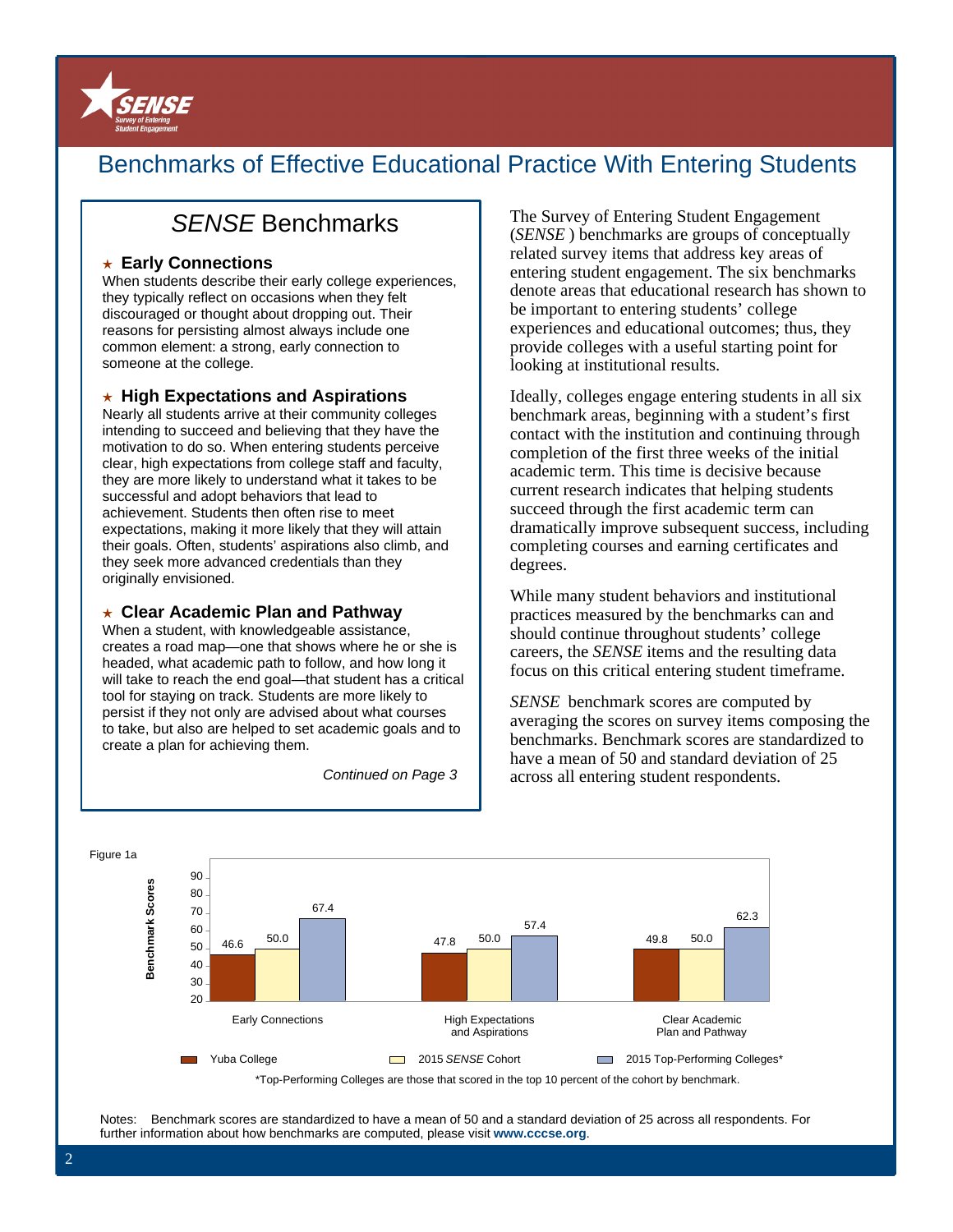

## Benchmarks of Effective Educational Practice With Entering Students

The standardized benchmark scores allow colleges to gauge and monitor their performance in areas of entering student engagement. In addition, participating colleges have the opportunity to make appropriate and useful comparisons between their performance and that of groups of other colleges.

Performing as well as the national average or a peer-group average may be a reasonable initial aspiration, but it is important to recognize that these averages are sometimes unacceptably low. Aspiring to match and then exceed high-performance targets is the stronger strategy.

Community colleges can differ dramatically on such factors as size, location, resources, enrollment patterns, and student characteristics. It is important to take these differences into account when interpreting benchmark scores—especially when making institutional comparisons. The Center for Community College Student Engagement has adopted the policy "Responsible Uses of *CCSSE* and *SENSE* Data," available at **www.cccse.org**.

*SENSE* uses a three-year cohort of participating colleges in all core survey analyses. The current cohort is referred to as the 2015 *SENSE* Cohort (2013-2015) throughout all reports.

### SENSE Benchmarks

Continued from Page 2

★ **Effective Track to College Readiness** 

Nationally, more than six in 10 entering community college students are underprepared for college-level work. Thus, significant improvements in student success will hinge upon effective assessment, placement of students into appropriate courses, and implementation of effective strategies to ensure that students build academic skills and receive needed support.

#### ★ **Engaged Learning**

Instructional approaches that foster engaged learning are critical for student success. Because most community college students attend college part-time, and most also must find ways to balance their studies with work and family responsibilities, the most effective learning experiences will be those the college intentionally designs.

#### ★ **Academic and Social Support Network**

Students benefit from having a personal network that enables them to obtain information about college services, along with the academic and social support critical to student success. Because entering students often don't know what they don't know, colleges must purposefully create those networks.

For further information about SENSE benchmarks, please visit **www.cccse.org**.



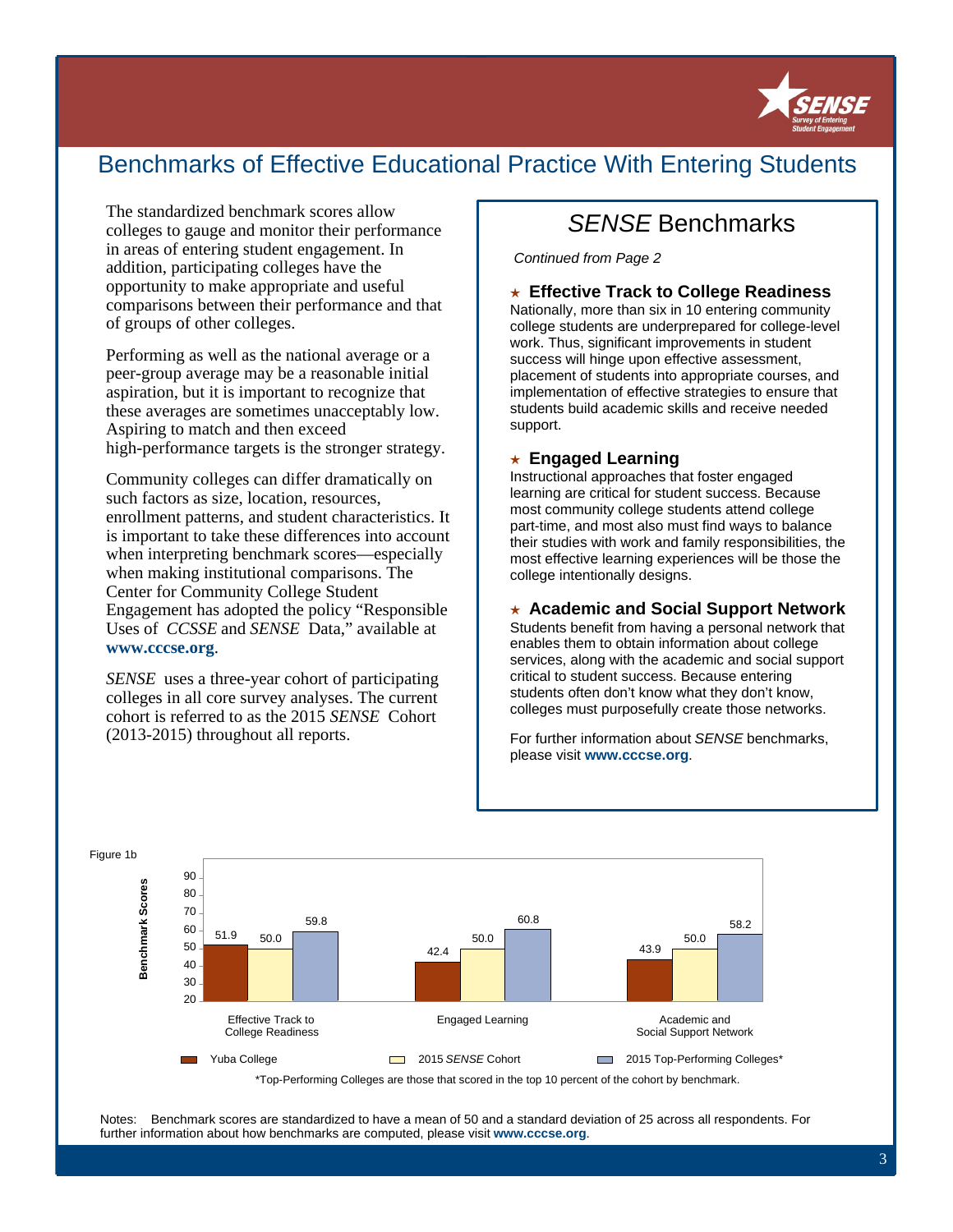

# Aspects of Highest Student Engagement

Benchmark scores provide a manageable starting point for reviewing and understanding *SENSE* data. One way to dig more deeply into the benchmark scores is to analyze those items that contribute to the overall benchmark score. This section features the five items across all benchmarks (excluding those for which means are not calculated) on which the college scored most favorably and the five items on which the college scored least favorably relative to the 2015 *SENSE* Cohort.

The items highlighted on pages 4 and 5 reflect the largest differences in mean scores between the institution and the 2015 *SENSE* Cohort. While examining these data, keep in mind that the selected items may not be those that are most closely aligned with the college's goals; thus, it is important to review all institutional reports on the *SENSE* online reporting system at **www.cccse.org**.

Figure 2 displays the aggregated frequencies for the items on which the college performed most favorably relative to the 2015 *SENSE* Cohort. For instance, 55.0% of Yuba College students, compared with 45.1% of other students in the cohort, responded *strongly agree* or *agree* on Item 18f. It is important to note that some colleges' highest scores might be lower than the cohort mean.



| <b>Benchmark</b>                         | <b>Item</b><br><b>Number</b> | <b>Item</b>                                                                                |
|------------------------------------------|------------------------------|--------------------------------------------------------------------------------------------|
| Clear Academic Plan and Pathway          | 18f                          | An advisor helped me to set academic goals and to create a plan for achieving<br>them      |
| <b>Early Connections</b>                 | 18j                          | A college staff member helped me determine whether I qualified for financial<br>assistance |
| <b>High Expectations and Aspirations</b> | 19c                          | Frequency: Turned in an assignment late                                                    |
| Engaged Learning                         | 19g                          | Frequency: Worked with other students on a project or assignment during<br>class           |
| Engaged Learning                         | 20d <sub>2</sub>             | Frequency: Used face-to-face tutoring                                                      |

#### Notes:

For Item(s) 18, strongly agree and agree responses are combined.

For Item(s) 19, except 19c, 19d, 19f, and 19s, once, two or three times, and four or more times responses are combined.

For Item(s) 19c, d, f, and s, responses have been reversed. The frequency displayed is the percentage of students who report never

For Item(s) 20, once, two or three times, and four or more times responses are combined.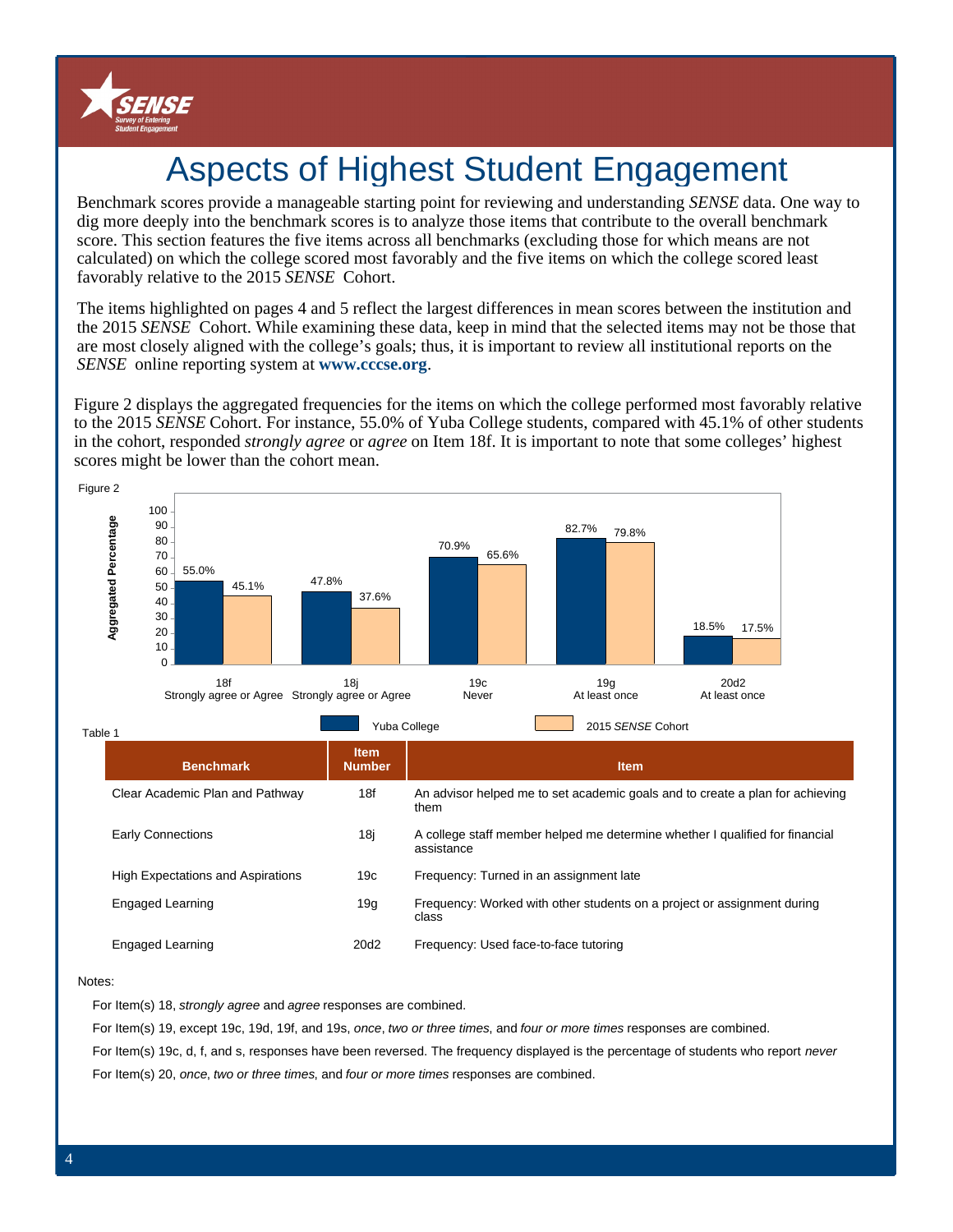

## Aspects of Lowest Student Engagement

Figure 3 displays the aggregated frequencies for the items on which the college performed least favorably relative to the 2015 *SENSE* Cohort. For instance, 53.9% of Yuba College students, compared with 68.9% of other students in the cohort, responded *at least once* on Item 19l. It is important to note that some colleges' lowest scores might be higher than the cohort mean.



Table 2

| <b>Benchmark</b> | <b>Item</b><br><b>Number</b> | <b>Item</b>                                                                                   |  |  |
|------------------|------------------------------|-----------------------------------------------------------------------------------------------|--|--|
| Engaged Learning | 191                          | Frequency: Used an electronic tool to communicate with an instructor about<br>coursework      |  |  |
| Engaged Learning | 19 <sub>m</sub>              | Frequency: Discussed an assignment or grade with an instructor                                |  |  |
| Engaged Learning | 19q                          | Frequency: Discussed ideas from your readings or classes with instructors<br>outside of class |  |  |
| Engaged Learning | 20f <sub>2</sub>             | Frequency: Used writing, math, or other skill lab                                             |  |  |
| Engaged Learning | 20 <sub>h2</sub>             | Frequency: Used computer lab                                                                  |  |  |

Notes:

For Item(s) 19, except 19c, 19d, 19f, and 19s, once, two or three times, and four or more times responses are combined. For Item(s) 20, once, two or three times, and four or more times responses are combined.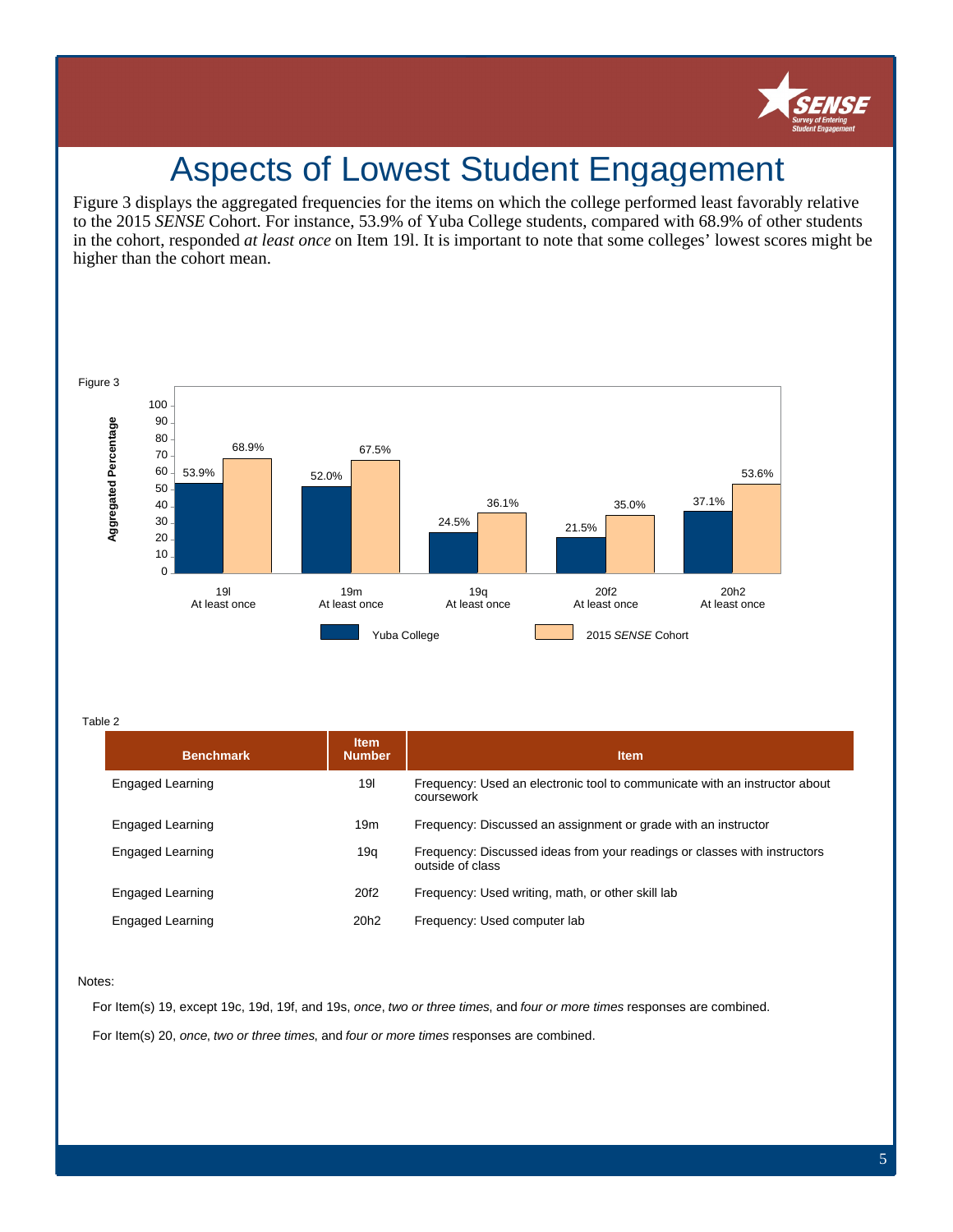

# Academic and Student Support Services

The bar charts across pages 6 and 7 display frequency results for five items related to academic and student support services. Figure 4 focuses on whether or not faculty communicated information regarding these services to students by the end of the third week of the academic term. Figures 4-12 focus on whether or not students knew about specific support services, and if so, how often they reported using those services by the end of the third week of the academic term. To access complete frequency reports, please visit the *SENSE* online reporting system via **www.cccse.org**.



Figure 4: All instructors clearly explained academic and student support services available at this college.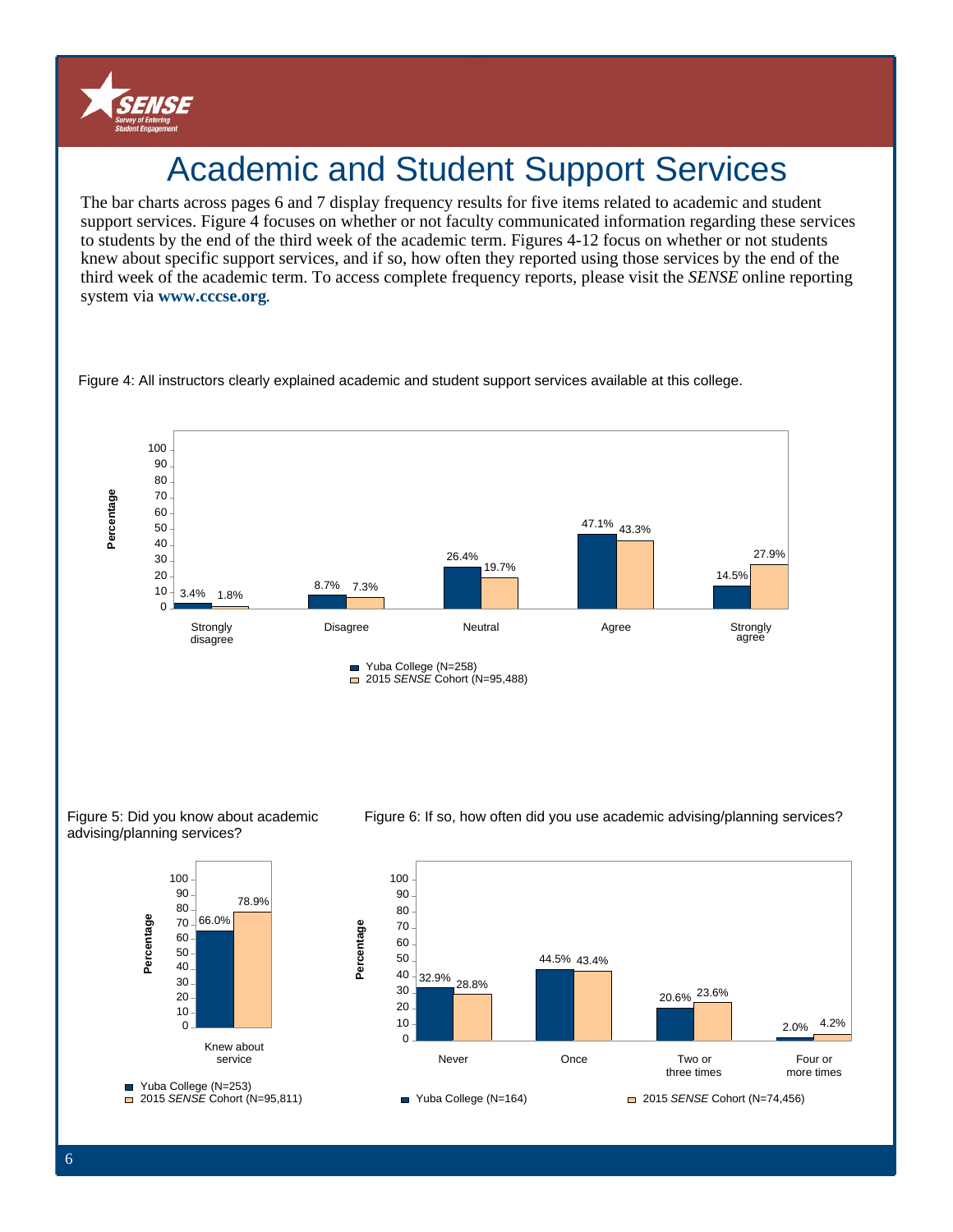

#### Figure 7: Did you know about career counseling services?



Figure 8: If so, how often did you use career counseling services?



Figure 10: If so, how often did you use face-to-face tutoring services?

Figure 9: Did you know about face-to-face tutoring services?













7